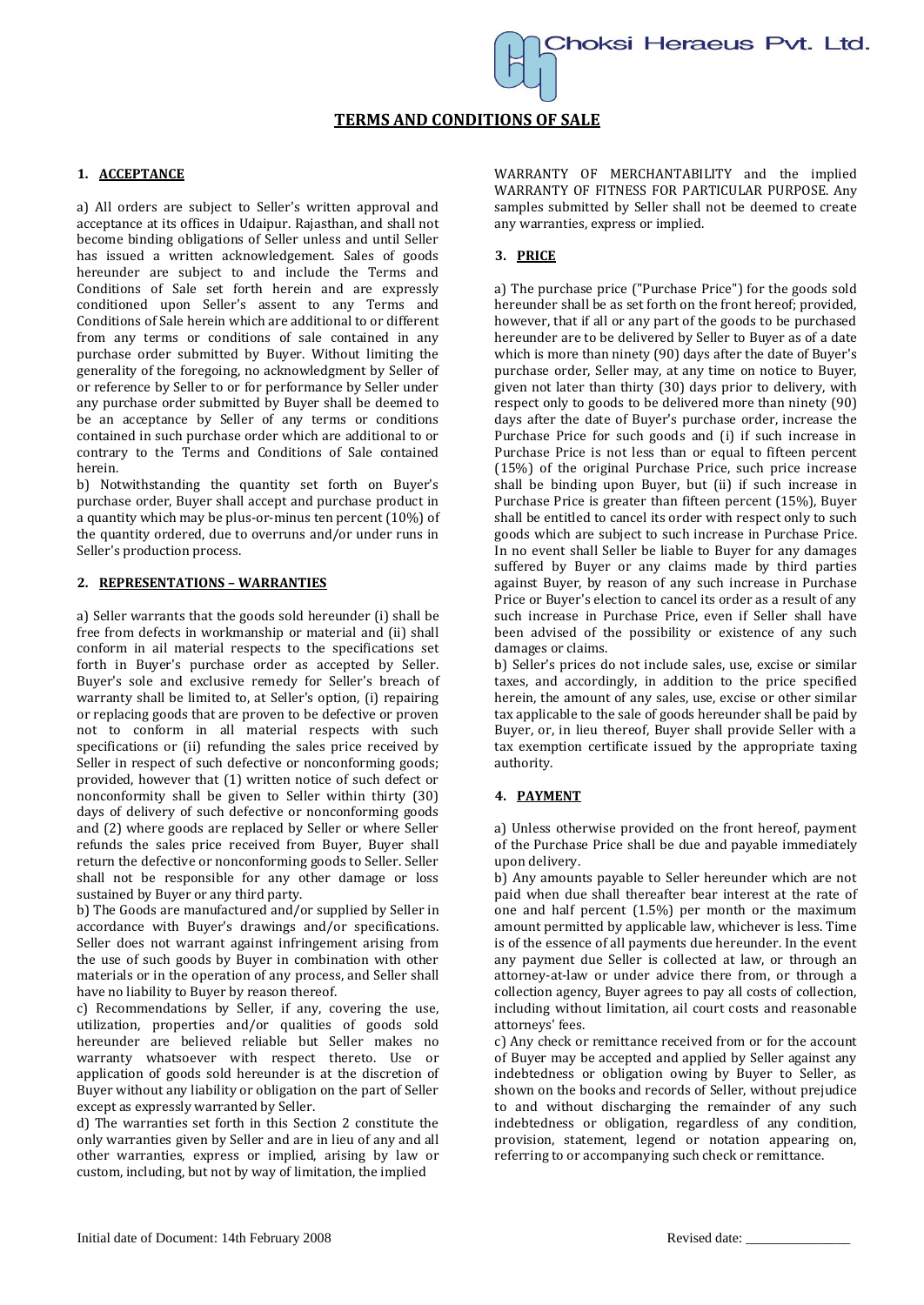## **5. DAMAGES**

## a) Force Majeure:

Any delays in or a failure of performance by Seller shall not constitute default or give rise to any claims for damages if and to the extent caused by circumstances beyond Seller's control, directly or indirectly, such as, but not limited to: fire, flood, earthquake, the elements, acts of God; accidents or unavoidable casualties; wars (whether declared or undeclared), rebellions, insurrections or revolutions in any country; riots or civil disorder; strikes; lockouts or labor difficulties; acts, rulings, regulations, decisions or requirements of any tribunal or government agency, board or official; interruptions of transportation facilities or delays in transit; supply shortages, or the failure of any third party to perform any commitment to Seller relative to the manufacture or delivery of the goods; or any other cause, whether similar or dissimilar to the causes enumerated herein, beyond the reasonable control of Seller.

**b) LIMITATION OF LIABILITY IN NO EVENT SHALL SELLER BE LIABLE TO BUYER, WHETHER IN CONTRACT OR IN TORT, OR ANY OTHER LEGAL THEORY, FOR ANY INDIRECT, SPECIAL, INCIDENTAL, CONSEQUENTIAL OR SIMILAR DAMAGES ARISING OUT OF OR IN CONNECTION WITH THE SALE, DELIVERY OR NONDELIVERY, CONDITION OR POSSESSION OF ANY OFTHE GOODS SOLD HEREUNDER, OR FOR ANY CLAIM MADE AGAINST BUYER BY ANY OTHER PARTY. IN NO EVENT SHALL SELLER'S LIABILITY UNDER ANY CLAIM MADE BY BUYER EXCEED THE PURCHASE PRICE OF THE GOODS SOLD HEREUNDER IN RESPECT OF WHICH SUCH CLAIM IS MADE.**

## **6. SHIPMENTS**

a) Shipment and delivery dates are based upon Seller's best judgment, are subject to factory schedules and production limitations, and hence are not guaranteed.

b) Unless otherwise indicated on the front hereof, all goods will be shipped F.O.B. Seller's plant. When goods are shipped F.O.B. Seller's plant, (i) any arrangements made or expenses incurred by Seller for carrier or insurance of goods after delivery shall be for the account of Buyer and promptly paid or reimbursed to Seller by Buyer, in which event, unless Buyer specifies complete instructions as to the method of payment, Seller may exercise its judgment and discretion in choosing the carrier and means of shipment and (ii) Buyer is responsible for notifying the carrier as to any damages to or loss in transit of such goods.

c) In addition to any other remedy available to Seller at law or in equity, if Buyer fails to fulfill the terms of payment, Seller may defer further shipments of goods or may, at its option, cancel the unshipped balance of such goods and bill Buyer for costs of cancellation.

d) Seller reserves the right prior to making any shipments of goods to request from Buyer satisfactory security for performance of Buyer's obligations hereunder.

## **7. DELIVERIES**

a) In the event Seller defers delivery at Buyer's request, Buyer shall indemnify Seller against any and all loss and additional expense incurred by Seller in connection with such deferred deliveries, including, without limitation, demurrage, handling, storage, insurance and similar charges.

Transfer to storage shall be considered delivery for all purposes hereunder, including invoicing and payment, and Buyer shall bear all risks of loss or damage to the goods during storage.

b) Seller may deliver goods in partial shipments and reserves the right to invoice for partial deliveries. Payment for partial deliveries shall be made in accordance with the payment terms provided herein unless otherwise agreed.

c) Where Buyer has declared or manifested an intention not to accept delivery in accordance with the provisions hereof, no tender shall be necessary, but Seller may, at its option, give notice in writing to Buyer that Seller is ready and willing to deliver in accordance with the provisions hereof, and such notice shall constitute a valid tender of delivery.

#### **8. INSPECTION/LIMITATION OF ACTIONS**

a) Buyer shall promptly inspect and test the goods upon delivery. Anything herein to the contrary notwithstanding, to the extent that any defects or nonconformities in the goods are discoverable by inspection upon delivery of the goods to Buyer, all obligations of Seller to Buyer with respect to such defects or nonconformities shall be deemed to be satisfied, and all goods shall be deemed to be free of such defects or nonconformities, unless Buyer notifies Seller of such defects or nonconformities in writing not more than ten (10) days after the date of delivery referencing Seller's shipping slip number. With respect to any claims for shortages, etc., such claims shall not be accepted by Seller unless they are made by Buyer in writing within forty-eight (48) hours after delivery of the goods, and are accompanied by a reference to Seller's shipping slip number.

b) No action, regardless of form arising out of or in connection with the sale of the goods sold hereunder (other than an action by Seller for arty amount due to Seller by Buyer) may be brought more than three months after the cause of action has arisen.

#### **9. CHANGES, CANCELLATIONS**

a) Specifications changes made subsequent to placing an order are subject to price revisions and to any adjustment necessary to cover material procured and processed and labor expended prior to receipt of revised specifications.

b) Except as provided in Section 3(a) hereof, cancellations shall be only by mutual agreement in writing, based on any adjustment necessary to cover labor expended and material procured.

## **10. WAIVER.**

Buyer hereby waives demand, presentment, dishonor, protest, notice of nonpayment, notice of default, and any and all other demands or notices whatsoever. Except as otherwise expressly provided hereunder, no failure on the part of Seller to exercise, and no delay by Seller in exercising any right, power or remedy hereunder, shall operate as a waiver thereof, nor shall any single or partial exercise of any right, power or remedy by Seller preclude any other or further exercise thereof or the exercise of any other right, power or remedy, No express waiver of or assent by Seller to any breach of or default in any term or condition hereof shall constitute a waiver of or assent to any succeeding breach of or default in the same of any other term or condition hereof.